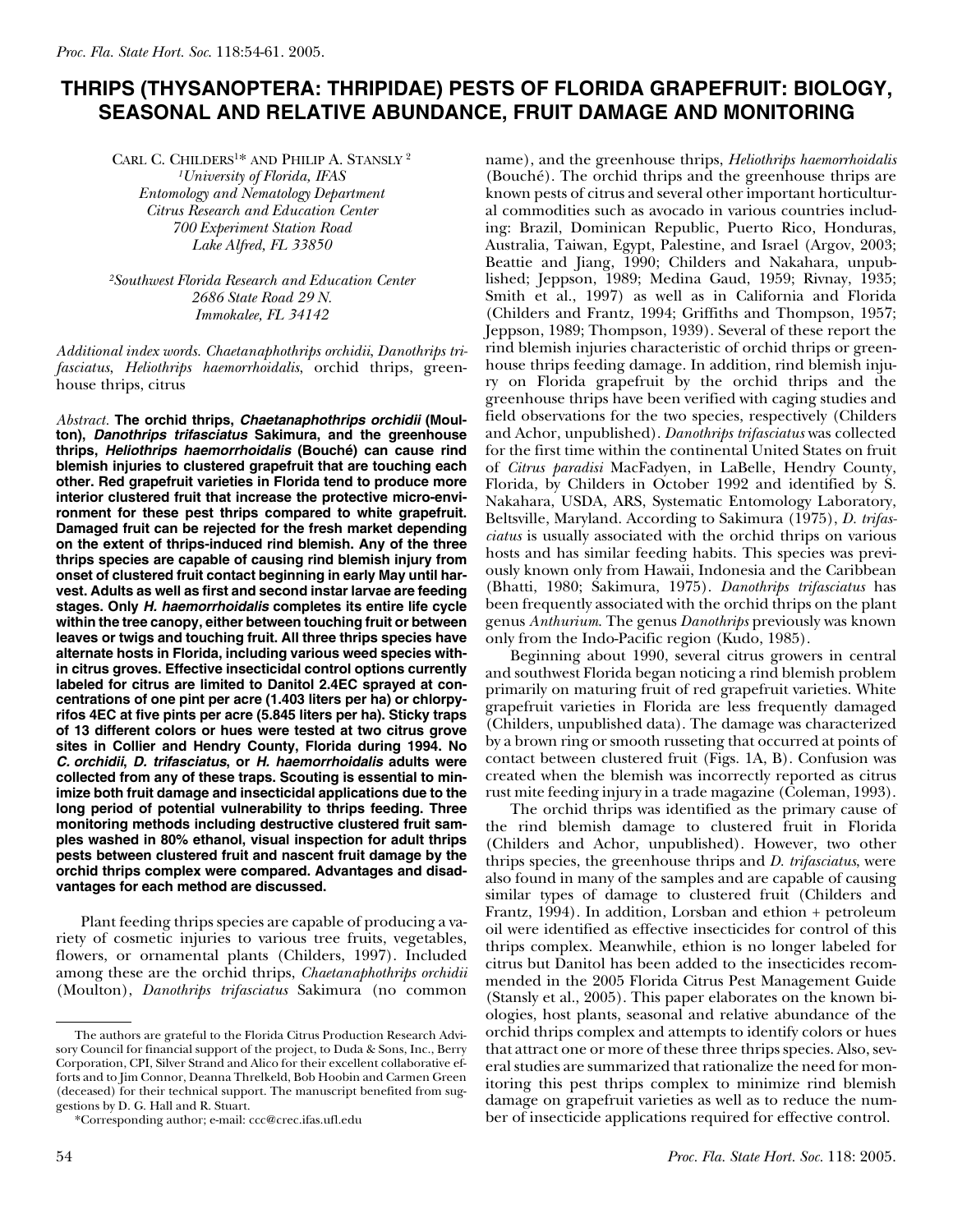#### **Material and Methods**

*Thrips species and frequency data.* Developing or mature clustered fruit, primarily red and white grapefruit varieties, were sampled between 1993 and 1998 to determine the frequencies of the three plant feeding thrips species. Fruit were picked and immediately washed in a bucket containing about 200 ml of 80% ethanol. Each fruit was vigorously agitated in the alcohol to dislodge any arthropods present. Each fruit was then discarded and the wash was poured into a one pint Mason jar with label information and returned to the laboratory for processing. Usually, samples consisted of a total of 20 clustered fruit taken from at least 5 trees within a citrus grove site. The contents of each jar were poured individually into a Petri dish and examined for the presence of thrips. All thrips were counted, removed and slide-mounted in Hoyer's mounting medium (Krantz, 1978), oven-cured for at least two weeks at 43-45 °C and then identified to species. All adults and white to yellow thrips larvae of the three thrips species were identified. Only the three thrips pest species recovered from these samples are reported in this paper.

*Attraction to colored sticky cards.* Thirteen colors or hues were selected for comparison in their attraction to orchid thrips, greenhouse thrips or *D. trifasciatus* adults between 27- 31 May 1994 in a red grapefruit block at the Duda site in Hendry County, Florida, and then repeated in a red grapefruit block at the Berry site in Collier County, Florida, between 29 Aug. and 1 Sept. 1994. Trap colors or hues included: blue (O-B), yellow (O-Y), and white (O-W) Olson traps (Olson, Medina, Ohio); yellow paper file folder (SH-Y) (Smead, Hastings, Minn.); blue plastic file folder (DT-B) (Duo-Tang, Paw Paw, Mich.); red (PF-R) Oxford file folders (Esselte, Garden City, N.J.); Chromolux violet C65 (C-V), Chromolux pale blue C61 (C-PB), Chromolux metallic blue pearl M64 (CM-BP), Chromolux metallic blue M84 (CM-B), Chromolux marigold C25 (C-M), Chromolux yellow C22 (C-Y), Chromolux metallic blue M64 (CM-B) (Zellerbach, Miamisberg, Ohio), and Mark V Krome Cote white (K-W) (Jones Printing, Lake Alfred, Fla.). All of these colors or hues were previously evaluated against *Frankliniella bispinosa* (Morgan) along with spectral reflectance measurements (Childers and Brecht, 1996).

Each color or hue was on a 15 by 15 cm card stapled individually onto plywood plates (15 by 15 cm) on stakes (5 by 5

cm) set at 2.0 m heights about 10 m apart within an interior tree row facing each of the four cardinal directions (E, W, N, S) in a completely random design. Tangle-Trap® (Tangle Foot Co., Grand Rapids, Mich.) adhesive was applied in a thin, uniform layer on each card with a putty knife immediately prior to placement in the field. Traps were set in a grove of red grapefruit at A. Duda & Sons in Hendry County on 27 May 1994 and exposed for 96-h intervals to compare differences in numbers of thrips that were caught. The experiment was repeated with the same colors or hues in a red grapefruit grove at the Berry site in Collier County on 29 August 1994 and exposed for 72-h intervals.

*Chemical control and timing studies.* In 1994, two field trials were established to assess insecticidal activity and duration of control of orchid thrips. Treatments consisted of a May or June only, July only, May or June + July, an untreated or Agrimek + either a 435 or 455 horticulture mineral oil (=HMO) program or the grower's spray program. Two locations were selected for the insecticidal timing studies to minimize rind blemish injuries on developing 'Ruby Red' grapefruit and included an Alico grove in Hendry County and a Berry grove in Collier County.

Treatments were assigned to plots in three to six parallel rows of 30-50 trees in a randomized complete block design and replicated four times at each site. At the Alico site, treatments were applied either on 1 June or 14 July or on both dates in 250 gallons per acre (gpa)  $(2.338 \text{ kL} \cdot \text{h}a^{-1})$  with an airblast sprayer driven at 1.5 mph (2.4 kmph). At the Berry site, treatments were applied either on 27 May or 15 July or both dates in 200 gpa  $(1.870 \text{ kL} \cdot \text{ha}^1)$  with an airblast sprayer at the same speed.

A total of 26 clustered fruit per treatment replicate were picked individually from 2, 3, or 4 fruit in different clusters at random within and around the canopy perimeter of various trees. Each fruit was immediately washed in 80% ethanol by vigorous agitation and samples were processed as mentioned previously.

Damage ratings of fruit were assessed on 28 June and again on 24 Aug. in the Alico site and 27 June and 5 Sept. at the Berry site. A total of 70 pairs of clustered fruit were examined for the presence of the characteristic ring spot damage (Fig. 1A, B) on one or both fruit in each treatment replicate on each date indicated.



Fig. 1. (A) Characteristic thrips feeding damage at the touch points between a pair of red grapefruit, (B) Appearance of thrips damaged fruit out of the packing house.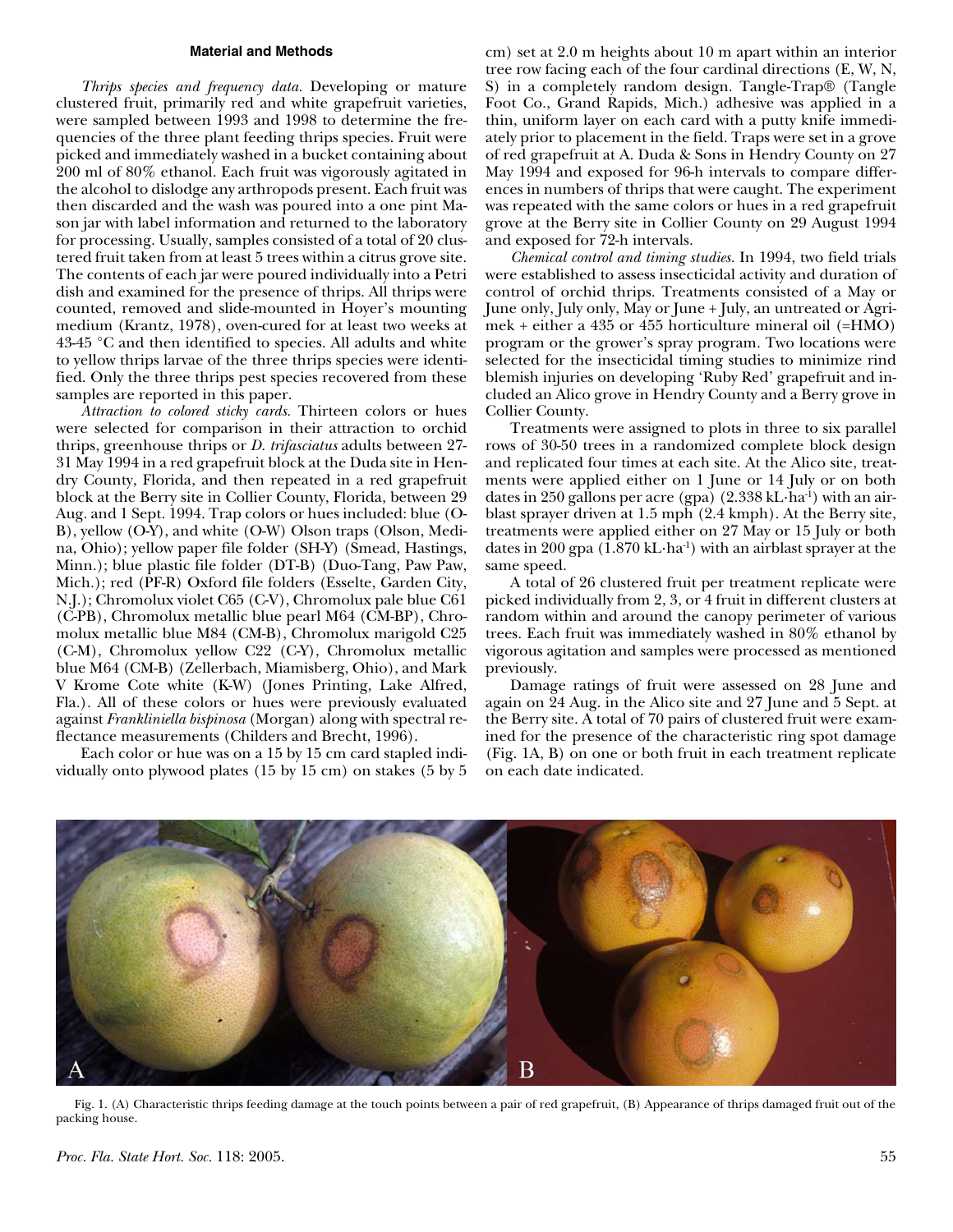*Comparison of monitoring procedures.* In 1998, two red grapefruit blocks located at a grower, CPI in Immokalee, Fla. and Duda in Felda, Fla. that had previous histories of thrips damage to red grapefruit varieties were selected for thrips frequency/action threshold studies. The CPI block consisted of 'Red Marsh' grapefruit on Swingle with 116 trees/acre and planted in 1985. The Duda block consisted of 'Ruby Red' grapefruit with 110 trees per acre and planted in 1977. Each block was divided into 12 plots with 9 rows wide by 20 trees long. Four treatments were assigned to these plots at each site in a randomized complete block design and replicated 3 times. The treatment threshold levels at which the trees would be sprayed were 10%, 20%, or 40% of the fruit clusters being infested versus a control. Weekly samples were initiated on 20 May and 2 June and continued through 14 September and 18 November, at Duda and CPI, respectively. Three monitoring methods were compared as follows. Method One: A visual inspection for the presence of adults and larvae of the orchid thrips complex using a 5× magnification headset on 20 fruit clusters per replicate was completed per date. Method Two: A visual examination of ring spot injury was also included beginning 24 August. Method Three: Ten fruit clusters of two fruit each (totaling 20 fruit) were picked at random from within each plot and washed in alcohol. Each sample was examined later in the laboratory using a stereomicroscope for thrips adults and larvae. A total of 17 alcohol samples were taken weekly or every other week at both sites from 3 June to 19 Oct. Visual sampling of thrips activity between 20 clustered fruit in the grove, visual assessment of the beginnings of rind blemish injury and collection of 20-clustered fruit samples washed in alcohol, were compared at both sites.

*Statistical analysis*. For the chemical control and timing studies conducted during 1994, an *F-protected* (P ≤ 0.05) analysis of variance (ANOVA) was conducted on each data set followed by an LSD treatment mean separation (SAS Institute, 1991). Percentage data were transformed using an arcsine (proportion)<sup>1/2</sup> transformation. Untransformed means are listed.

### **Results and Discussion**

*Thrips species and their frequencies.* Adults of *C. orchidii* and *D. trifasciatus* are yellowish thrips about 1.2 to 1.4 mm in length and with distinctive banding on the front wings. There are two dark bands present on the front wings of *C. orchidii* (Fig. 2A). In contrast, *D. trifasciatus* has three bands (Fig. 2B). Populations of the orchid thrips consist only of females whereas *D. trifasciatus* has both males and females*.* The greenhouse thrips, *H. haemorrhoidalis* is 1.0 to 1.5 mm in length. Only females occur in this species. Adult females usually are black with distinctive ornate body sculpturing, yellowish legs, and white wings that are folded over the abdomen (Fig. 2C) (Childers and Frantz, 1994). Sometimes all or parts of female bodies will be brown to yellow in color. Unlike the previous two species, the entire life cycle of the greenhouse thrips is found on citrus between touching fruit or between a leaf and fruit. Immature stages of all three species are white to yellowish and include first and second instar larvae (feeding stages), pre-pupal and pupal stages. Neither the pre-pupal nor pupal stages of the orchid thrips or *D. trifasciatus* have been recovered between touching fruit or leaf-fruit habitats on citrus.

Both the orchid thrips and *D. trifasciatus* have been found on citrus fruit every month of the year throughout the citrus growing areas of Florida. Both are more commonly found on

grapefruit, especially red varieties. Orchid thrips also has been recovered from 'Hamlin' and 'Valencia' oranges in Florida. The greenhouse thrips has been found on citrus fruit in Florida between January and June, and October through December. The orchid thrips generally is the most abundant species, with a relative frequency of 53% to 99% (Table 1). *Danothrips trifasciatus* is the second most common species and ranges from less than 1% to 47% of the complex. *Heliothrips haemorrhoidalis* has been the least commonly collected species of the three with a maximum of 13% in one sample.

*Chaetanaphothrips orchidii* has a wide host range that includes: *Acer* (maple), *Adiantum* (maidenhair ferns), *Ageratum conyzoides*, *Alternanthera*, *Amaranthus*, *Begonia*, *Bidens pilosa*, *Bracharia purpurescens* (grass), *Cattleya labiata* (orchid), *Cyclamen*, *Chamaedorea fragrans*, *Citrus*, *Croton lobatus*, *Commelina erecta*, *Dracaena*, *Emilia*, *Ephiphyllum*, *Ficaria*, *Hypoxis*, *Ipomoea tiliacea*, *Monstera*, *Musa*, *Paspalum paniculatum*, *Philodendron, Portulaca oleracea*, *Rhododendron simsii*, *Saintpaulia ionantha*, *Sonchus oleraceus*, *Spathoglottis*, *Torilinium ferax*, and *Tradescantia* (Delattre and Torregrossa, 1978; Mantel and van de Vrie, 1988; Morison, 1957; Sakimura, 1975).

Sakimura (1975) proposed that *D. trifasciatus* was native to the Philippines and *Anthurium andreanum* the preferred host. Host plants include: *Alpinia purpurata*, *Bougainvillea*, *Citrus paradisi* fruit, *Costus*, *Desmanthus virgatus*, *Ipomoea alba*, *Melicoccus bijugata* fruits, *Panax*, *Paspalum conjugatum*, *P. orbiculare*, *Petroselinum crispum* (parsley), *Zea mays* (young corn leaves), and *Zingiber zerumbet* (Nakahara, 1993; USDA ARS Report, 15 January).

Developmental times and fecundity for both the orchid thrips and the greenhouse thrips are summarized in Table 2. The long developmental times of the two larval instars (feeding stages), adult longevity and high fecundity of the orchid thrips combine to demonstrate why this species can be troublesome to citrus growers.

*Attraction to Colored Sticky Cards.* Adults of the orchid thrips, greenhouse thrips, or *D. trifasciatus* were not recovered from any of the 13 colors or hues on the sticky cards during either experiment at the Duda or Berry sites in late May or August. Earlier field experiments conducted during citrus flowering intervals by Childers et al. (1998) never recorded a single orchid thrips, greenhouse thrips or *D. trifasciatus* adult on any of the colors or hues tested between February and April.

Orchid thrips adults and larvae were present from the beginning of sampling in the two timing experiments conducted at the Alico and Berry sites during 1994. Maximum numbers of 79 adults and 333 larvae were collected during the 11 May sample date from 26-clustered fruit per plot (32 plots  $\times$  26 clustered fruit per plot = 832 clustered fruit per date) at Alico. In contrast, a maximum number of 40 adults were collected on 11 August at the Berry site and a maximum number of 182 larvae collected on 5 September from the 832 clustered fruit sampled. Fifteen adults was the maximum number collected from a single 26 clustered fruit sample at Alico on 11 May compared with 69 larvae on the same date. The maximum total number of combined adults and larvae was 76 at the Alico site on 11 May. In contrast, 12 adults was the maximum number collected from a 26 clustered fruit sample at Berry on 11 August. Sixty-seven larvae was the maximum number collected from Berry on 20 May with a combined maximum of 76 orchid thrips adults and larvae collected from one 26 clustered fruit sample on 20 May.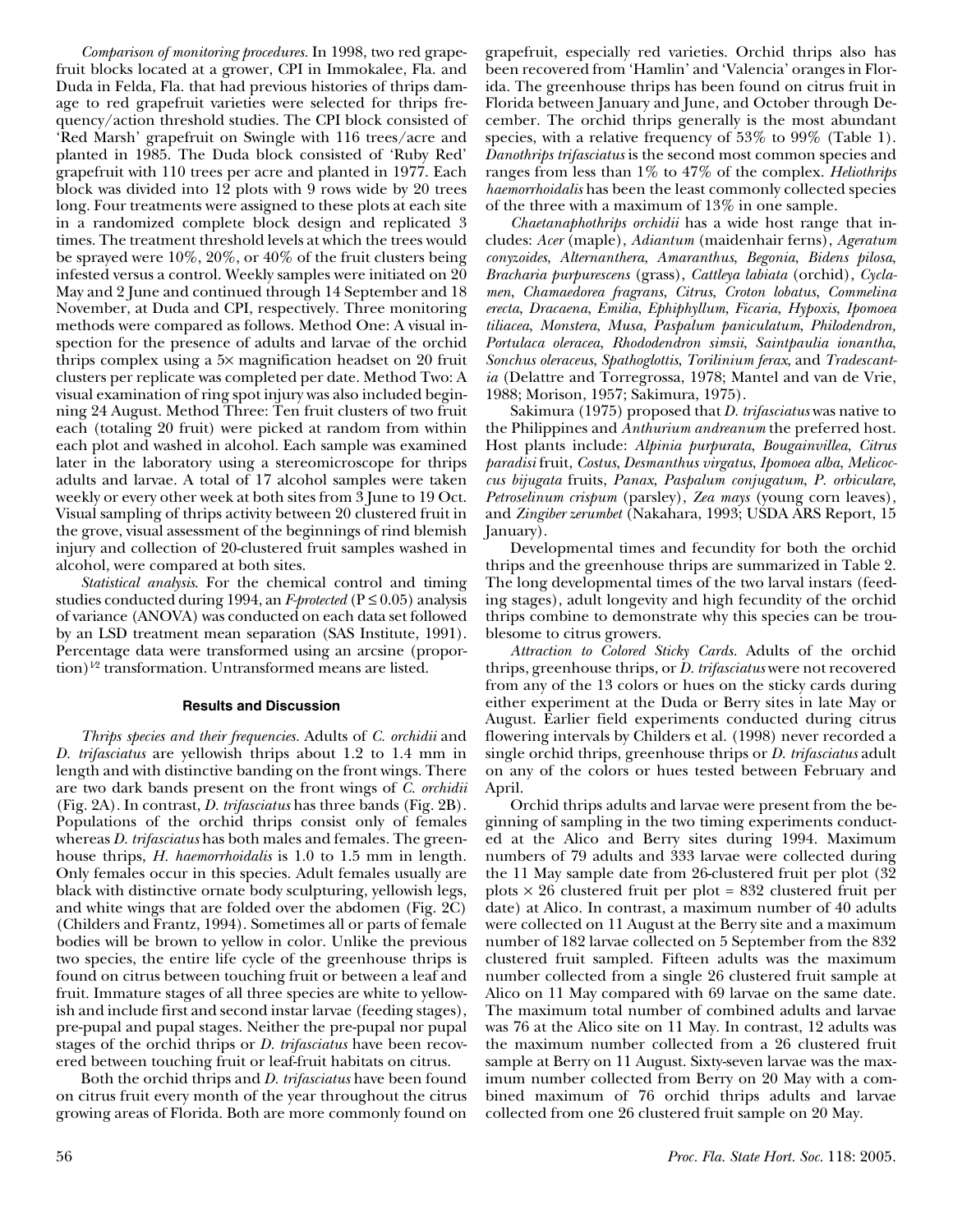

Fig. 2. (A) *Chaetanaphothrips orchidii*, Orchid thrips female has 2 bands on front wing. (B) *Danothrips trifasciatus* female has 3 bands on front wing. Adults in (A) and (B) are 1.2 to 1.4 mm long. (C) *Heliothrips haemorrhoidalis* female and larval stages; females are 1.0 to 1.5 mm long, (D) *Adraneothrips decorus*, adults and reddish larvae are commonly found between clustered citrus fruit.

Large numbers of both adult and larval orchid thrips were present between clustered red grapefruit prior to the first spray application on 1 June at Alico or 27 May at the Berry site (Fig. 3). Consequently, there were no differences between treatments based on percentage of fruit clusters damaged at the Alico site on 28 June (Table 3) because the insecticide treatment was applied too late. Much of the damage caused by orchid thrips feeding occurred soon after onset of clustered fruit coming into contact with each other during early May. A subsequent insecticide treatment application of ethion + 455 HMO on 1 June resulted in significantly reduced percentages of damaged fruit clusters at the Alico site by the 24 August damage assessment. Ethion + 455 HMO applied on

15 July, Agri-mek + 455 HMO applied on 15 July or the grower's spray program of 455 HMO applied on 1 June followed by an Agri-mek + 455 HMO application on 15 July all failed to provide comparable control of rind blemish damage to clustered fruit by 24 August (Table 3). The 15 July treatment application of ethion + 455 HMO provided no benefit in reducing the level of fruit damaged by orchid thrips feeding.

Much lower numbers of orchid thrips adults and larvae were present in the Berry site prior to the first insecticide application on 27 May than at the Alico site (Fig. 3). The numbers of orchid thrips at the Berry site on 11 May were roughly one-half of those recorded at Alico on the same date. In addition, the percentage of damaged clustered fruit recorded on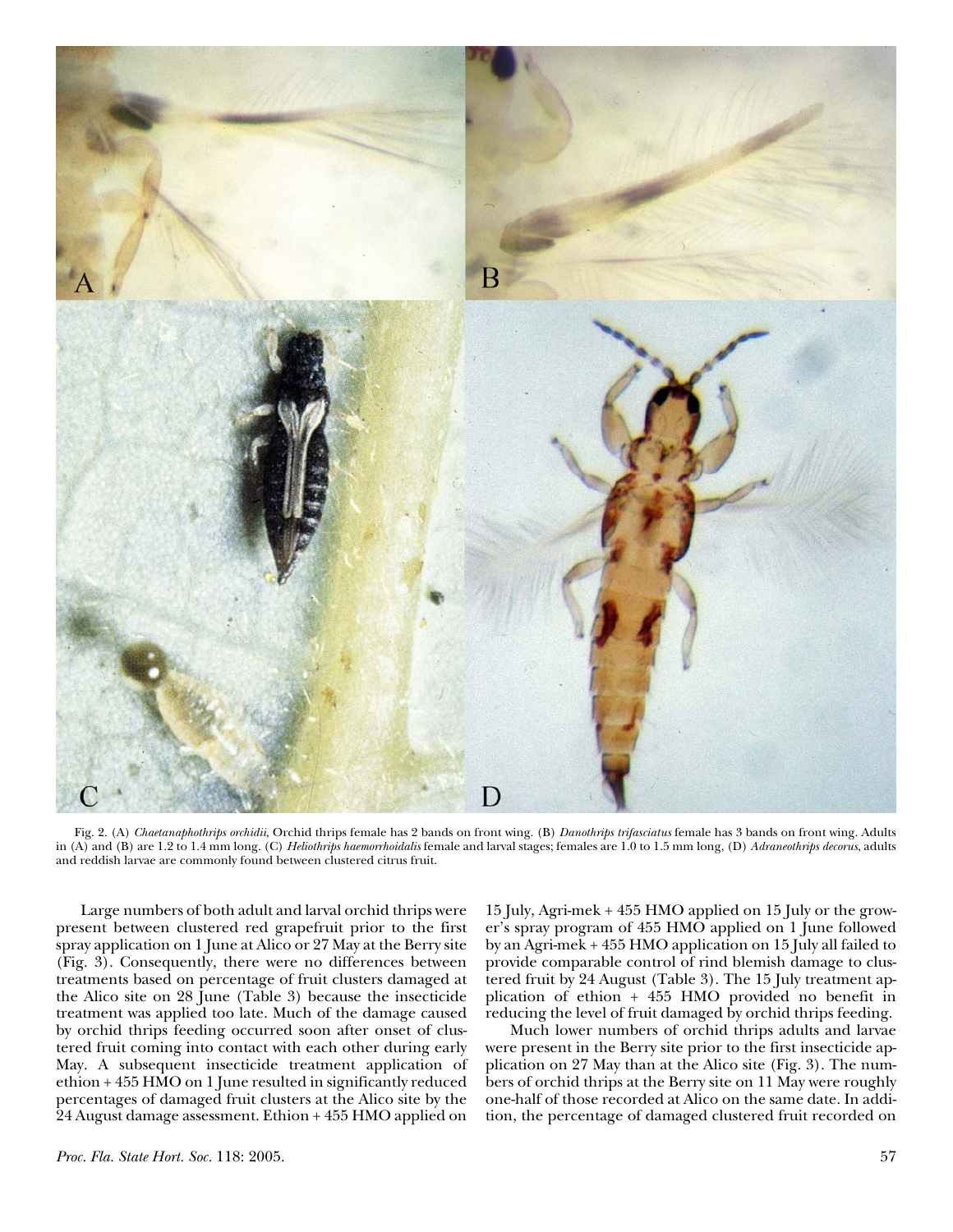Table 1. Frequencies of thrips species causing rind blemish problems on Florida citrus.

| County    | Location       | Years           | Citrus variety |     | Chaetanaphothrips orchidii |                | Danothrips trifasciatus | Heliothrips haemorrhoidalis |                          |
|-----------|----------------|-----------------|----------------|-----|----------------------------|----------------|-------------------------|-----------------------------|--------------------------|
| Hendry    | Several sites  | 1992-1995       | Red GF         | 227 | $(70\%)$                   | 85             | (26%)                   | 11                          | (4%)                     |
|           | Several sites  | 1992-1995, 1998 | Red GF         | 380 | $(99\%)$                   |                | 3 $(<1\%)$              |                             | 2 $(\langle 1\% \rangle$ |
| Collier   | Immokalee vic. | 1993-1995       | Red GF         | 90  | $(98\%)$                   | $\overline{2}$ | $(2\%)$                 | $\theta$                    |                          |
|           | Several sites  | 1993-1994       | Red GF         | 181 | (94%)                      | 12             | (6%)                    | $\boldsymbol{0}$            |                          |
| Polk      | Winter Haven   | 1995            | Red GF         | 71  | $(92\%)$                   | 6              | (8%)                    | $\theta$                    |                          |
|           | Fort Meade     | 1997            | Red GF         | 69  | (53%)                      | 62             | (47%)                   | $\mathbf{0}$                |                          |
|           | Fort Meade     | 1997            | White GF       | 115 | $(71\%)$                   | 48             | (29%)                   | $\theta$                    |                          |
| DeSoto    | Arcadia vic.   | 1998            | White GF       | 20  | (83%)                      | 1              | (4%)                    |                             | 3 $(13%)$                |
| Highlands | Lake Placid    | 1995            | Red GF         | 39  | $(89\%)$                   |                | $5(11\%)$               | $\theta$                    |                          |
|           |                |                 | Totals         |     | $1,192$ $(83%)$            |                | 224 (16%)               | 16                          |                          |

27 June at the Berry site was approximately one-half that of Alico (Fig. 3, Table 4). However, orchid thrips numbers doubled in the Berry block during June compared with numbers recorded in Alico during that same time. Although we recorded differences between treatments, untreated trees (treatment 3) versus the other treatments, the actual differences between treatments is questionable given the fact that neither treatment 2 (ethion + FC455 HMO) nor treatment 5 (Agrimek + FC455 HMO) had a pesticide application until 15 July. Both were not significantly different from the two treatments receiving a 27 May application of ethion + 435 HMO (Table 4). However, by 5 Sept. there were significantly lower percentages of damaged fruit clusters in the three treatments receiving ethion + 435 HMO applications on either 27 May alone, 15 July alone or on both dates compared to the grower's acaricide program shown as treatment 5 or the untreated trees in treatment 3. Some short-term benefit was achieved with the grower's acaricide treatment regime although it was not as effective as the ethion + 435 HMO treatments by 5 Sept. The untreated trees in treatment 3 sustained the highest percentage of damaged clustered fruit by 5 Sept.

These two field trials demonstrated that seasonal development of orchid thrips numbers can vary from site to site within the same year. This study also demonstrated the potential for orchid thrips feeding injury occurring from onset of fruit touching in early to mid-May to harvest. Previous survey re-

Table 2. Comparative developmental times (in days) and fecundity at 77 °F.

| Stage/Interval         | Heliothrips haemorrhoidalis <sup>a</sup><br>on Viburnum leaves | $Chaetanaphothrips$ orchidit <sup>b</sup><br>on Anthurium leaves |  |
|------------------------|----------------------------------------------------------------|------------------------------------------------------------------|--|
| Egg                    | 19.20                                                          | 11.5                                                             |  |
| Larva I                | 5.70                                                           | 4.4                                                              |  |
| Larva II               | 4.10                                                           | 9.3                                                              |  |
| Prepupa                | 1.50                                                           | 2.7                                                              |  |
| Pupa                   | 2.50                                                           | 6.3                                                              |  |
| Egg to adult           | 33.00                                                          | 34.2                                                             |  |
| Larva I to adult       |                                                                | 22.7                                                             |  |
| Preoviposition         | 2.70                                                           | 2 to 3                                                           |  |
| Egg to egg             | 35.70                                                          | 37.2                                                             |  |
| Eggs/day               | 2.05                                                           |                                                                  |  |
| Total eggs/female      | 29.00                                                          | 75.0                                                             |  |
| <b>Adult longevity</b> | 36.00                                                          | 28.0                                                             |  |

a Data from Del Bene et al., 1998.

bData from Argov., 2003.

sults above have demonstrated that the orchid thrips complex is present throughout the year (Childers, unpublished data). Grapefruit left on the trees remains subject to attack through the winter months into very early spring. Florida citrus growers need effective monitoring methods to assure their ability to respond rapidly to identify presence of these destructive thrips pests.

*Comparison of monitoring procedures.* Populations of thrips at CPI were very low throughout the season. No more than 2 orchid thrips were ever found in alcohol samples of 100 fruit clusters. The highest percentage of fruit clusters with observed damage was only 2%. Orchid thrips populations in alcohol samples from the Duda site were low to moderate and reached a maximum of 13 per 100 fruit clusters on 13 Aug. (Fig. 4). Thirteen thrips were sub-sampled, slide-mounted, identified to species, and included 12 *C. orchidii* (93%) and 1 *D. trifasciatus* (7%). No thrips were seen in the visual samples on that date. The maximum number of target thrips observed in visual samples was 8 in 200 fruit clusters on 15 September that equaled a 4% infestation level. No spray was required since the incidence was below the 10% treatment threshold.

Incidence of observed damaged fruit clusters was 3% on 25 Aug. and reached a maximum of 29% on 19 Oct. (Fig. 4). This damage may have been avoided if a spray had been timed based on the 13% thrips incidence level recorded in the alcohol samples taken on 25 Aug. However, the alcohol sampling and evaluation procedure was considered a research tool and not a practical method for growers at that time. Furthermore, the alcohol samples were not processed immediately because their purpose was as a check for the visual sampling method. Thus, no spray was applied even though the 10% threshold had been reached on 25 Aug. Therefore, the visual method was deemed ineffective based on the excessive amount of subsequent damage to the fruit. The observed 3% incipient damage level might be a more practical treatment threshold level for grower monitoring than the 10% thrips incidence level used in this study. Based on this study the effectiveness of the alcohol wash method for estimating thrips numbers was validated. A tentative action threshold of 3% incipient damage was determined to be more realistic for grower usage.

Direct evaluation of thrips populations by the grower could be difficult given the fact that other thrips species are commonly found between clustered fruit in Florida including a very common fungal feeding species, *Adraneothrips decorus* Hood (Fig. 2D). Although looking for orchid thrips and greenhouse thrips between clustered fruit by citrus growers in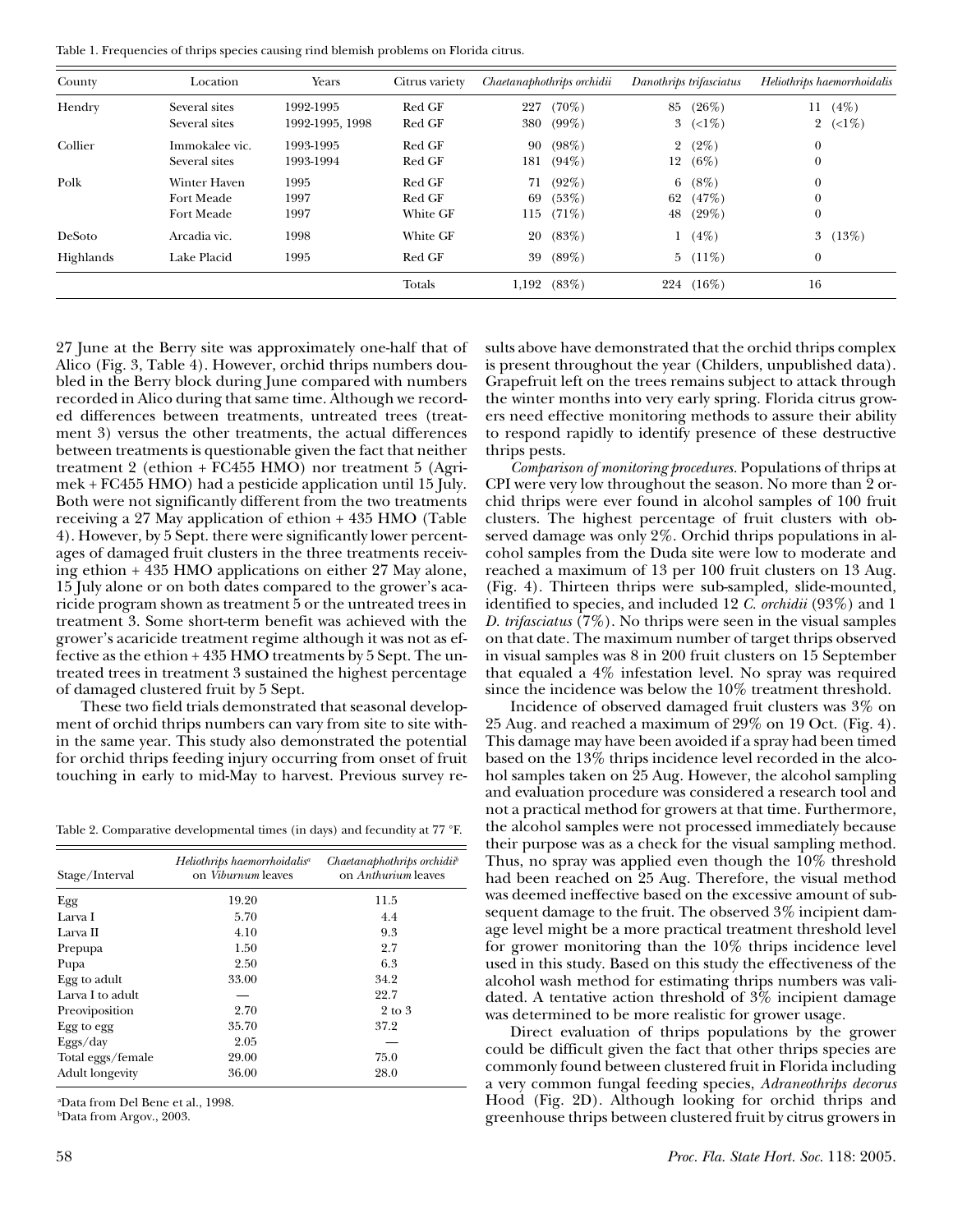| Location     | Date              | Adults - Alico Larvae - Alico | Adults - Berry | Larvae - Berry |     |
|--------------|-------------------|-------------------------------|----------------|----------------|-----|
| Berry        | <b>May 11</b>     | 79                            | 333            | 33             | 157 |
| <b>Berry</b> | Jun 7             | 13                            | 32             | 10             | 84  |
| <b>Berry</b> | Jun <sub>23</sub> | 13                            | 31             | 6              | 58  |
| <b>Berry</b> | <b>Jul 13</b>     | 20                            | 49             | 13             | 94  |
| Berry        | <b>Jul 27</b>     | 6                             | 17             | 13             | 41  |
| Berry        | Aug 11            | 4                             | 19             | 40             | 104 |
| Berry        | Sep 5             | 16                            | 11             | 20             | 182 |
| Berry        | Sep 15            | 9                             | 27             | 20             | 146 |
| <b>Berry</b> | Oct 4             |                               |                | 37             | 68  |



Fig. 3. Comparison of orchid thrips and *Danothrips trifasciatus* adults and larvae collected from 832 red grapefruit clusters per sample date between May and October.

Australia is the recommended approach (Beattie and Jiang, 1990), it is not considered a practical method in Florida due to presence of other thrips species. The mere presence of thrips between clustered fruit in Florida does not constitute

potential feeding damage. A trained observer or scouting service could be effective by inspecting for orchid thrips development only from inner canopy fruit clusters beginning at the onset of fruit touching until harvest.

Table 3. Percentage of fruit clusters (n = 13 clusters or 26 fruit per treatment replicate) damaged by Orchid thrips on 'Ruby Red' grapefruit at the Alico site, Immokalee vicinity, Hendry County, Florida 1994.

|           |                                      |                               |                     | % Fruit clusters damaged |                    |  |
|-----------|--------------------------------------|-------------------------------|---------------------|--------------------------|--------------------|--|
| Treatment |                                      | Rate per acre                 | Application date(s) | 28 June                  | 24 August          |  |
| 1.        | Ethion 4EC<br>$+$ FC 455 HMO         | 6 pints<br>2 gallons          | 1 June              | 33 a                     | 38 b               |  |
| 2.        | Ethion 4EC<br>$+$ FC 455 HMO         | 6 pints<br>2 gallons          | $15$ July           | 40a                      | 63 a               |  |
| 3.        | Agri-mek 0.15EC<br>$+$ FC 455 HMO    | $10 \text{ oz.}$<br>7 gallons | $15$ July           | 26 a                     | 60a                |  |
| 4.        | Ethion 4EC<br>$+$ FC 455 HMO         | 6 pints<br>2 gallons          | $1$ June, $15$ July | 24a                      | 33 <sub>b</sub>    |  |
| 5.        | <b>FC 455 HMO</b><br>Agri-mek 0.15EC | 7 gallons<br>10 <sub>oz</sub> | 1 June              |                          |                    |  |
|           | $+$ FC 455 HMO                       | 7 gallons                     | $15$ July           | 32 a                     | 57 a<br>LSD 16.945 |  |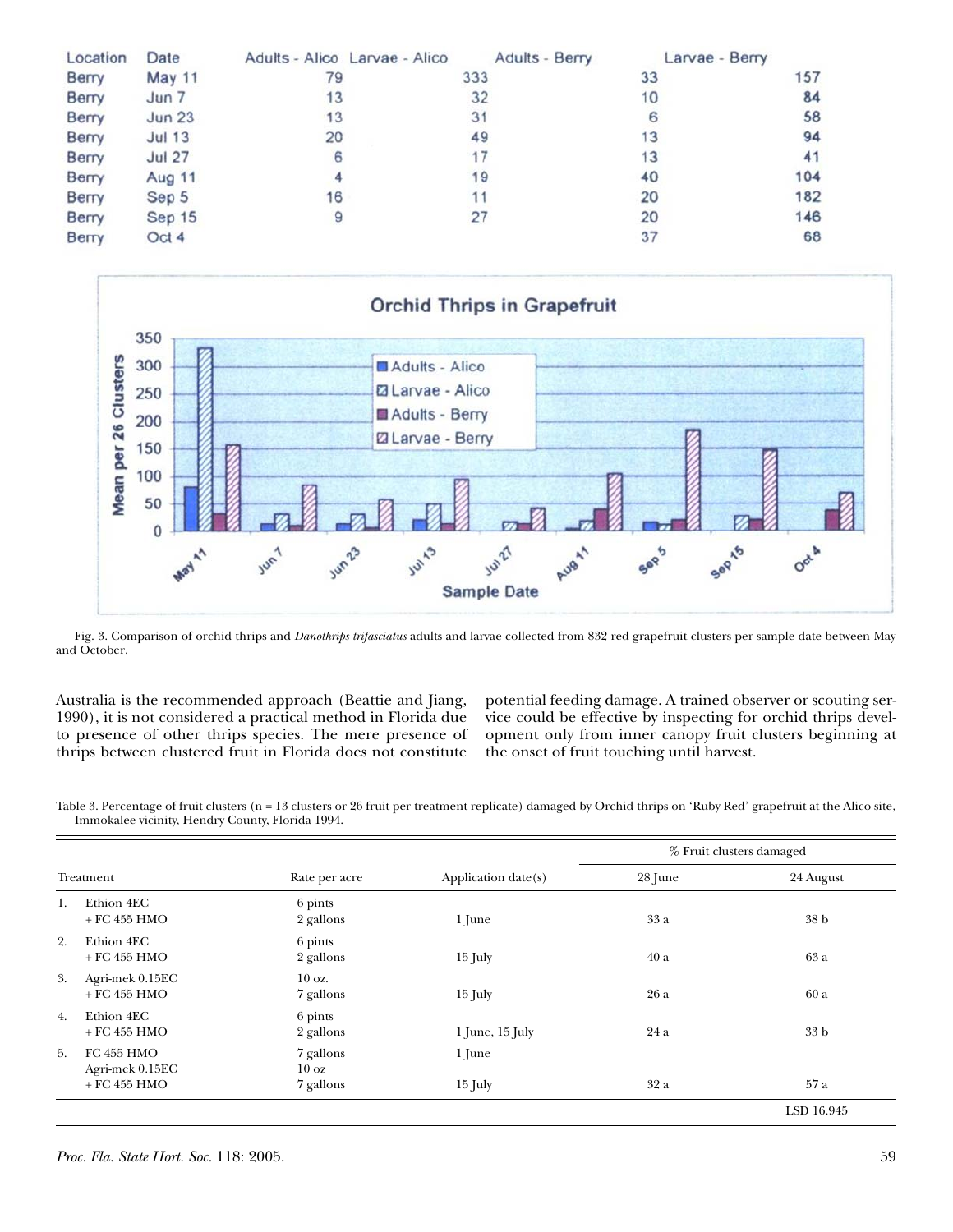Table 4. Percentage of fruit clusters (n = 13 clusters or 26 fruit per treatment replicate) damaged by Orchid thrips on 'Ruby Red' grapefruit at the Berry site, Immokalee vicinity, Collier County, Florida 1994.

|           |                                                                    |                                                      |                     | % Clusters damaged |                 |  |
|-----------|--------------------------------------------------------------------|------------------------------------------------------|---------------------|--------------------|-----------------|--|
| Treatment |                                                                    | Rate per acre                                        | Application date(s) | 27 June            | 5 September     |  |
| 1.        | Ethion 4EC<br>$+$ FC 435 HMO                                       | 6 pints<br>5 gallons                                 | 27 May              | 12 <sub>b</sub>    | 22c             |  |
| 2.        | Ethion 4EC<br>$+$ FC 435 HMO                                       | 6 pints<br>3 gallons                                 | $15$ July           | 13 <sub>b</sub>    | 33 с            |  |
| 3.        | Untreated                                                          |                                                      |                     | 30a                | 76 a            |  |
| 4.        | Treatments $1 + 2$                                                 |                                                      | 27 May<br>$15$ July | 12 <sub>b</sub>    | 26c             |  |
| 5.        | Dicofol 4EC<br>$+$ FC 435 HMO<br>Agri-mek 0.15EC<br>$+$ FC 435 HMO | 6 pints<br>5 gallons<br>$10 \text{ oz}$<br>5 gallons | 27 May<br>$15$ July | 19 <sub>b</sub>    | 53 <sub>b</sub> |  |
|           |                                                                    |                                                      |                     | LSD 7.8996         | LSD 12.145      |  |

A field trial was established in 1995 in the Frostproof, Fla. vicinity on a ten-acre block of red grapefruit to evaluate a number of different insecticides for control of orchid thrips.

Interestingly, the first indication of adult thrips activity was found on outer trees at one end of the 10-acre block. This suggested movement from non-citrus host plants since there



# Orchid Thrips and Ringspot on Grapefruit

Fig. 4. Comparison of orchid thrips numbers in alcohol versus visual sampling and compared with incidence of observed feeding damage to the clustered grapefruit.